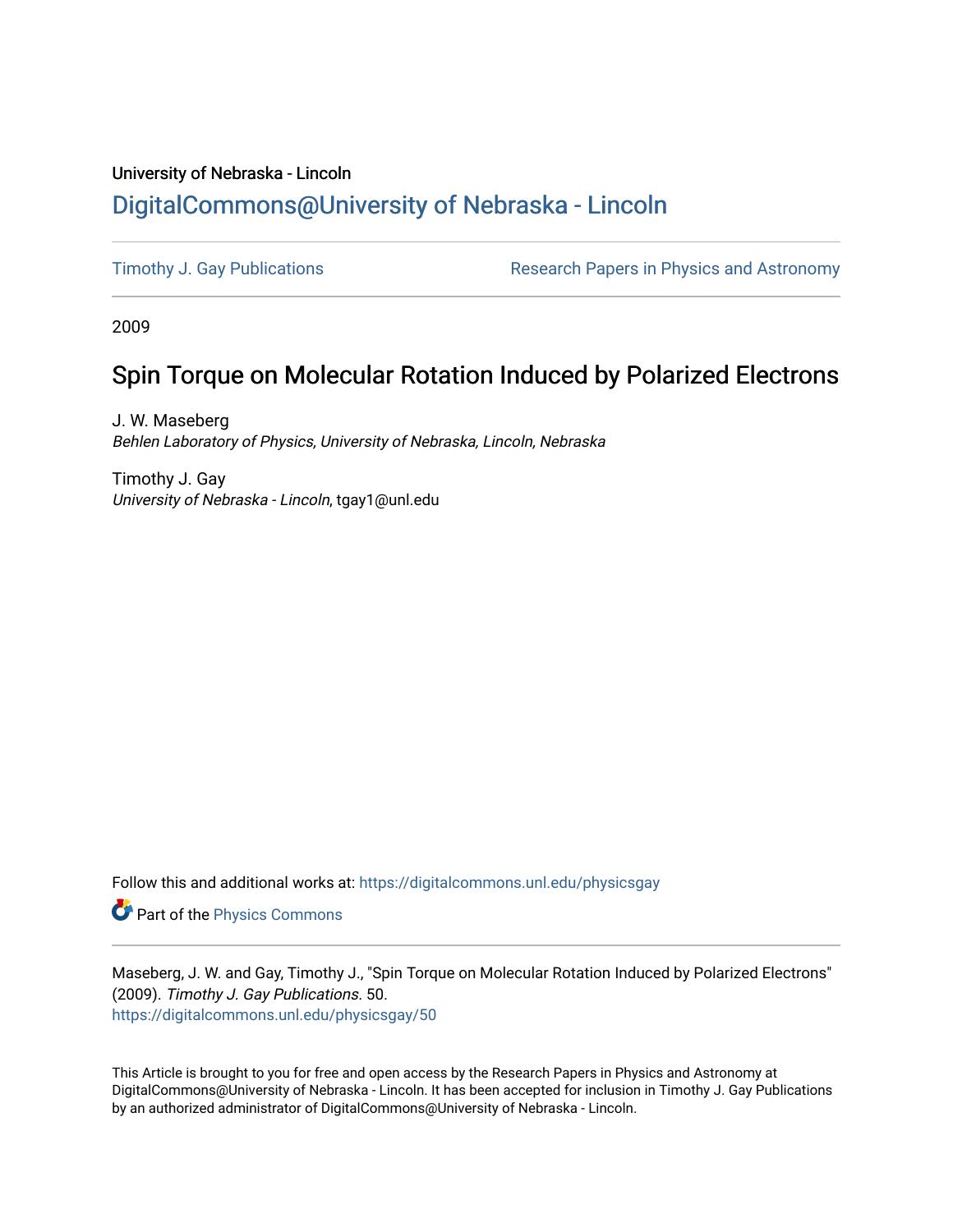### **Spin torque on molecular rotation induced by polarized electrons**

J. W. Maseber[g\\*](#page-1-0) and T. J. Gay

*Behlen Laboratory of Physics, University of Nebraska, Lincoln, Nebraska 68588-0111, USA* (Received 15 October 2008; published 5 February 2009)

We have measured the linear and circular polarization of 391.4 nm  $N_2^+ B^2 \Sigma_u^+(v'=0) \rightarrow X^2 \Sigma_g^+(v''=0)$ <br>*P*-branch fluorescence produced by spin-polarized electron impact excitation of  $N_2 X^1 \Sigma_g^+(v=0)$  ground states. The resulting nonzero values of the circular polarization indicate that spin-rotation coupling, in conjunction with electron exchange excitation, acts to produce oriented rotational angular momenta in the excited molecular state prior to decay.

DOI: [10.1103/PhysRevA.79.022705](http://dx.doi.org/10.1103/PhysRevA.79.022705)

PACS number(s): 34.80.Nz, 33.15.Pw, 34.80.Gs

### **I. INTRODUCTION**

Use of spin-polarized electrons in collisions with atoms and molecules provides a direct probe of spin-dependent collision dynamics  $[1,2]$  $[1,2]$  $[1,2]$  $[1,2]$ . A prototypical example of this is the production of circularly polarized fluorescence resulting from the transfer of spin angular momentum to orbital orientation in a collisions-excited atomic target  $\lceil 3 \rceil$  $\lceil 3 \rceil$  $\lceil 3 \rceil$ . In such reactions, the target becomes spin polarized by an exchange collision with a polarized electron beam. For the fluorescence to be circularly polarized, there must exist a mechanism to couple the newly oriented spin angular momentum, *S*, with the initially unoriented electron orbital angular momentum *L*. This is accomplished by the spin-orbit interaction, in which *L* and *S* couple to form *J*, which remains fixed in space (ignoring nuclear spin). Due to the precession of  $L$  and *S* about *J*, *L* becomes spatially oriented and circular polarization (relative Stokes parameter  $P_3 \neq 0$ ) can be observed, provided that the time scale of the  $L \cdot S$  coupling is less than or comparable to the excited state lifetime.

Molecular orientation can be considered in a similar manner. Recently, circular polarization of the fluorescence from excited H<sub>2</sub> triplet molecular states produced by spinpolarized electron impact has been observed  $[4]$  $[4]$  $[4]$ . (The identification of triplet states ensures that spin exchange has occurred.) Values of circular polarization normalized to the spin polarization of the electron beam,  $P_3 / P_e$ , of  $\sim 0.1$  were observed for a mixture of Fulcher band transitions in the 595– 605 nm wavelength region. The mechanism for this polarization production is similar to that in atoms, but with an added layer of complication due to the molecular angular momentum coupling scheme (see Fig. [1](#page-1-1)). In Hund's case (b) molecules such as  $H<sub>2</sub>$ , the projection of the electronic orbital angular momentum onto the internuclear axis  $(\Lambda)$  couples with the nuclear rotational angular momentum  $(N)$  to form the total orbital angular momentum  $(K)$ , which in turn couples with the electron spin  $(S)$  to form the total angular momentum  $(J)$ . (Note that  $N$  is not a good quantum number unless  $\Lambda = 0$  so that  $K = N$ .) Circular polarization is produced when *K* is oriented by virtue of its coupling with *S* through a spin-orbit term in the molecular Hamiltonian *AS*·*K*-  $=AS \cdot (\Lambda + N)$ . As in atoms, this occurs over the spincoupling time, i.e., the inverse precession frequency of *S* about *J*. Such times are comparable to those in the constituent atomic cases. In the experiments of Green *et al.* [[4](#page-4-3)], the fluorescence was primarily from  $\Pi$  states  $(\Lambda = 1)$ , and the ultimate molecular orientation was mainly due to the electron spin-orbit interaction with  $\Lambda$  (as opposed to *N*). This is because the magnetic field in the rest frame of the electrons due to their orbital motion is much larger than that due to the (relatively slow) rotation of the nuclei themselves.

In the experiment reported here, we demonstrate that the collision-induced orientation of  $K$ , and hence  $P_3$  production, is possible even in the absence of electronic orbital angular momentum along the internuclear axis  $(\Lambda = 0 \text{ and } K = N)$ . The mechanisms responsible for this torque on the molecular nuclei are the direct coupling of *S* to the magnetic field produced by the "current loop" of nuclear rotation, as well as the coupling of *S* to the residual electronic orbital angular momentum perpendicular to the internuclear axis, which also produces a magnetic field along  $K$   $\left[5-7\right]$  $\left[5-7\right]$  $\left[5-7\right]$ . The latter mechanism can also be attributed to nuclear rotation, however, in that it requires uncoupling of the total electron orbital angular momentum  $(L)$  from the internuclear axis.] To date, the

<span id="page-1-1"></span>

FIG. 1. (Color online) Schematic of Hund's case (b) coupling for a  $\Lambda = 1$  (II) state. The *S* and *K* vectors precess around the total angular momentum  $J$  in the fine-structure coupling time. Initial orientation of *S* leads to orientation of *J* and *K*. The vector *N* is always perpendicular to the internuclear axis, and the precession loci of *L*, *K*, and *S* are indicated by transparent cones.

<span id="page-1-0"></span><sup>\*</sup>maseberg@bigred.unl.edu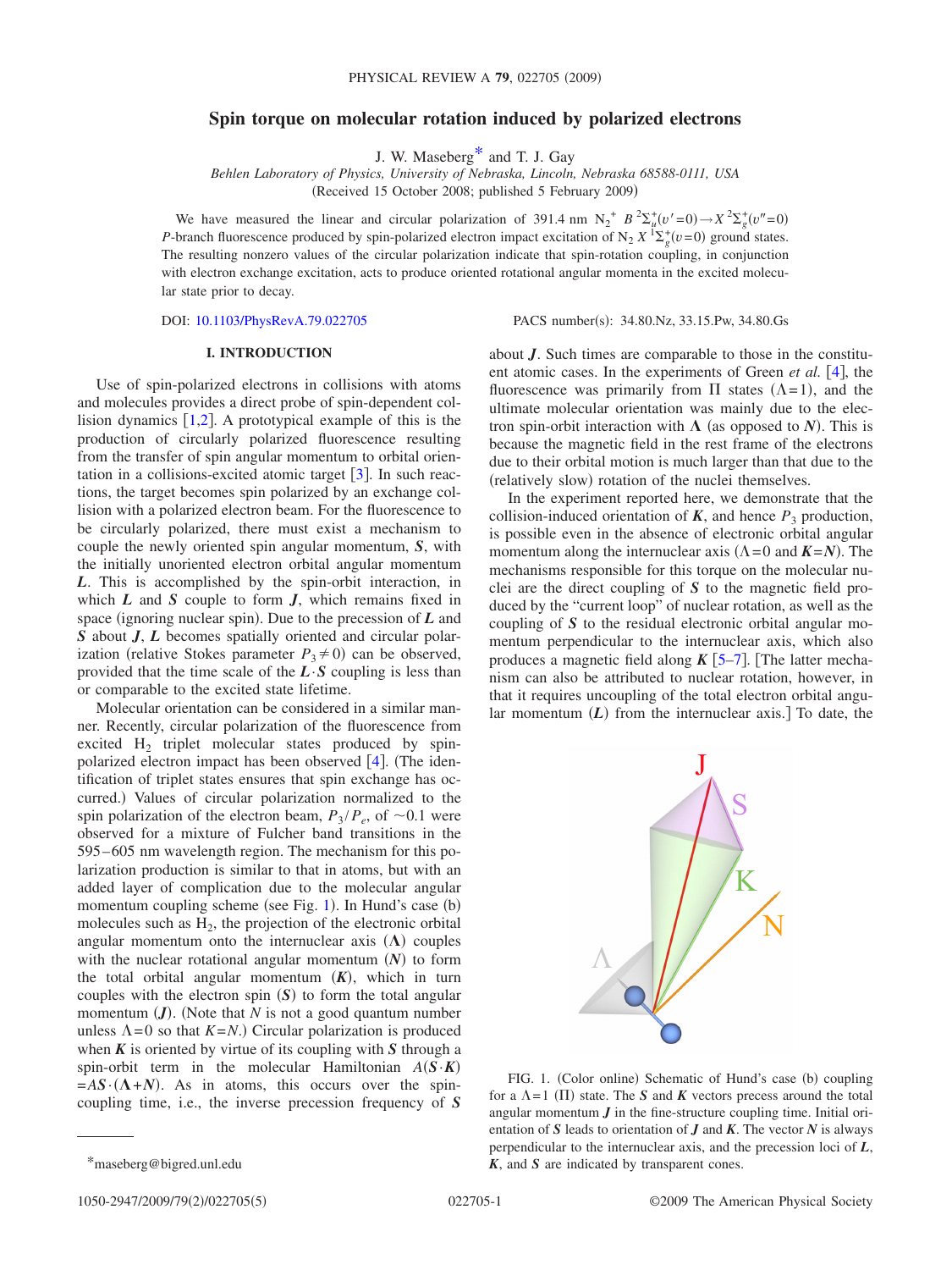<span id="page-2-0"></span>

FIG. 2. Experimental apparatus.

effects of these rotational couplings have only been observed as "spin doubling" in molecular spectra  $\lceil 8 \rceil$  $\lceil 8 \rceil$  $\lceil 8 \rceil$ , although it has been discussed as a possible mechanism for spin relaxation in triplet alkali dimers [[9,](#page-4-7)[10](#page-4-8)]. For  ${}^{2}\Sigma$  states, this so-called "spin-rotation" term in the Hamiltonian,  $\gamma(K \cdot S)$ , gives rise to energy splittings

$$
\Delta E_{\rm SR} \simeq \gamma \left( K + \frac{1}{2} \right). \tag{1}
$$

Our experiment provides direct evidence for molecular orientation due to spin-rotation coupling in electron-molecule collisions.

#### **II. EXPERIMENT**

We have studied the excitation-ionization reaction with  $N_2$  excited by spin-polarized electrons leading to fluorescence in the first negative system of  $N_2^+$ ,

$$
e + N_2 X \, {}^{1}\Sigma_{g}^{+}(v=0) \to N_2 {}^{+} B \, {}^{2}\Sigma_{u}^{+}(v'=0) + 2e
$$
  

$$
\to N_2 {}^{+} X \, {}^{2}\Sigma_{g}^{+}(v''=0) + 2e + \gamma (391 \text{ nm}). \tag{2}
$$

Our experimental apparatus is shown in Fig. [2.](#page-2-0) To obtain a beam of spin-polarized electrons, circularly polarized 785 nm light from a laser diode irradiates an unstrained GaAs crystal. Layers of cesium and oxygen are applied to the crystal in order to produce a negative electron affinity surface, allowing electrons to escape  $[11]$  $[11]$  $[11]$  with a typical yield of  $1-10 \mu A/mW$  and an energy width  $< 0.4$  eV. The crystal is held at a potential of −250 V to define the beam transport energy. Photoelectrons are electrostatically deflected by 90° so that the spin polarization becomes transverse with respect to the beam direction. The spin direction is determined by rotating the quarter-wave retarder controlling the laser polarization. The amount of spin-polarization,  $P_e$ , is 27%, as mea-sured by optical electron polarimetry [[12](#page-4-10)]. A differential pumping region separates the field-free target gas cell from the source. The target potential is varied to change the interaction energy. Upon exiting the target, the electron beam is collected in a Faraday cup for current normalization. A lens above the target cell images light from excited molecules into an optical polarimeter  $[13]$  $[13]$  $[13]$ , comprising a rotatable quarter-wave retarder, linear polarizer, bandpass filter and Hamamatsu R946 photomultiplier tube.

Data acquisition consisted of incrementing the beam energy every 5 s; for each energy interval, the integrated counts, average current, and average pressure were measured. After a single energy scan was completed, the beam energy was reset to the starting value and the angle of the retarder in the optical polarimeter incremented by 22.5°. This process continued until a full rotation of the polarimeter retarder was achieved. The angle of the laser quarter-wave retarder was then incremented by 90°, changing the spin direction of the electrons to help minimize instrumental asymmetries. A single "run" comprised several full rotations of the laser retarder.

Below-threshold unnormalized count rates were averaged to determine the background, which was then subtracted from all count rates. Chauvenet's criterion was applied to remove anomalous count rates  $[14]$  $[14]$  $[14]$ .) Above-threshold count rates were then normalized to pressure and current, and count rates corresponding to unique energies and orientations of the optical retarders were combined to give final intensities and their uncertainties. For a given energy, the intensities for different optical orientations were subjected to an inverse Fourier transform to obtain Fourier coefficients related to the desired Stokes parameters  $\lceil 15 \rceil$  $\lceil 15 \rceil$  $\lceil 15 \rceil$ .

The polarization of molecular fluorescence depends on the rotational transitions observed. To illustrate our optical sensitivity, Fig. [3](#page-3-0) shows a spectrum for the  $N_2^+ B^2 \Sigma_u^+ (v'')$  $y = 0 \rightarrow X^2 \Sigma_g^+ (v'' = 0)$  band excited by electron bombardment [ $16$ ]. As expected, there is a 2:1 intensity alternation of even  $K''$  vs odd  $K''$  rotational transitions due to the nuclear spin statistics of  $^{14}N_2$  [[8](#page-4-6)]. The effect of the narrow bandpass filter center wavelength 391.6 nm; full width at half maximum (FWHM) 0.92 nm] used for our experiment is shown in the lower plot, indicating that our data is due only to *P*-branch  $(K'-K''=-1)$  fluorescence, the *R* branch  $(K'-K''=+1)$  being almost completely suppressed. Also, we preferentially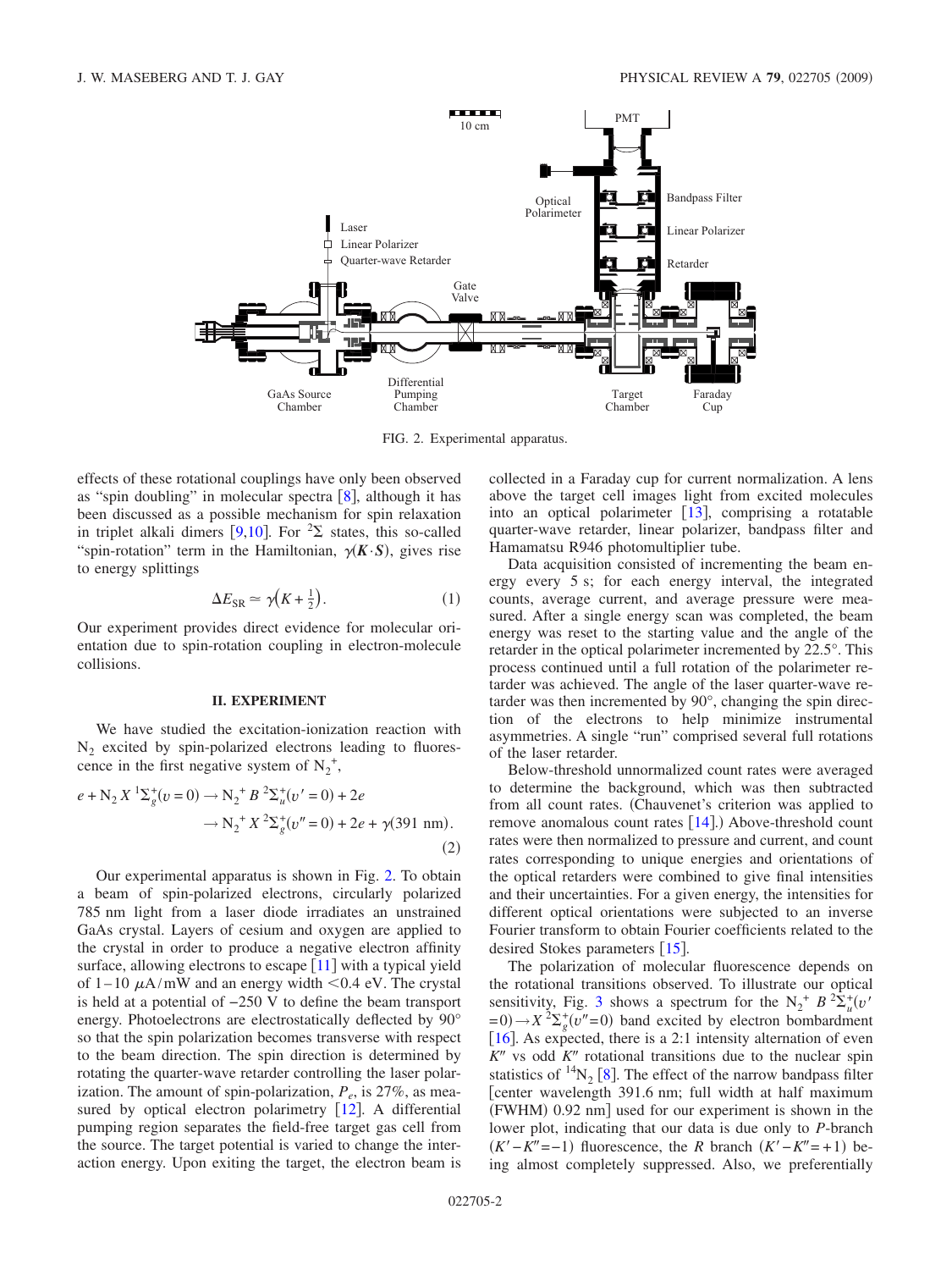<span id="page-3-0"></span>

FIG. 3. Upper figure, rotational spectrum for the 391.4 nm band taken from Ref. [[16](#page-5-3)]; some final rotational states for the  $P(K<sup>n</sup>)$  and  $R(K<sup>n</sup>)$  branches are labeled. Lower figure, spectrum modified by our bandpass filter transmission.

detect transitions near the band head  $P(K'' \sim 14)$ . No significant contaminant molecular or atomic lines are expected to coexist in the profile of the bandpass filter. A transition in the  $N_2$  Goldstein-Kaplan  $C'$  <sup>3</sup> $\Pi_u(v' = 0) \rightarrow B$ <sup>3</sup> $\Pi_g(v'' = 8)$  system at 391.5 nm exists, but it is apparently much weaker than the transition under study, as we observe negligible intensity from this band below the threshold for  $B^2\Sigma_u^+$  state production.

#### **III. RESULTS**

Our linear and circular polarization data presented in Fig. [4](#page-3-1) were acquired at a pressure of  $4 \times 10^{-2}$  Pa to avoid potential effects of radiation trapping. Cascade contributions from higher-lying states are not expected  $[17]$  $[17]$  $[17]$ . Our  $P_1$  values are consistent with those of Ref.  $[18]$  $[18]$  $[18]$ , but we note that the interference filter used in that work transmitted both the *P*- and most of the *R*-branch fluorescence. It is difficult to assess what the kinematically required threshold value of  $P_1$  should be. For production of the  $B^2\Sigma$  state, preferential excitation of  $M_J = \pm \frac{1}{2}$  levels is expected [[19](#page-5-6)]. This would yield positive  $P_1$  values for the thermal ensemble of rotational states present in a room-temperature target, which we do observe. In addition, the effects of hyperfine and fine-structure depolarization are significant  $[20]$  $[20]$  $[20]$ , leading to an overall reduction in the degree of linear polarization at all energies. The measured values of  $P_2$  (the  $45^{\circ}/135^{\circ}$  linear polarization fraction), are consistent with zero. This is expected, as the total spin of the collision system should be a good quantum number due to the low *Z* of the target nuclei  $\lceil 21 \rceil$  $\lceil 21 \rceil$  $\lceil 21 \rceil$ .

Since the molecular states of interest are all of  $\Sigma$  character, the angular momentum coupling is described by Hund's case (b). Figure [5](#page-4-11) depicts this coupling scheme, wherein the vectors  $K$  and  $S$  couple to form the spatially fixed  $J$  (total angular momentum excluding nuclear spin). Vectors  $K$  and  $S$ precess about the spatially fixed  $J$  with a period of  $\leq 0.1$  ns  $(K=1)$  corresponding to the  $\gamma(K\cdot S)$  "spin-doubling" term in the molecular Hamiltonian  $\lceil 22 \rceil$  $\lceil 22 \rceil$  $\lceil 22 \rceil$ . This spin-rotation coupling

<span id="page-3-1"></span>

FIG. 4. Relative optical emission cross section and fluorescence polarizations vs electron energy for the 391.4 nm  $N_2^+$  *B*  ${}^{2}\Sigma_u^+(v')$  $y = 0 \rightarrow X^2 \Sigma_g^+(v''=0)$  band. Data of this work is represented by open circles (1  $\sigma$  errors); data of Ref. [[18](#page-5-5)] by filled circles (errors repre-sent 98% confidence level). Threshold is at 18.75 eV [[23](#page-5-11)].

time scale is much less than the lifetime of the  $B^2\Sigma_u^+$  system (61 ns  $[24]$  $[24]$  $[24]$ ), so time-averaged orientation of **K** can develop.

The nonzero value of  $P_3 / P_e$  for the 391.4 nm fluorescence provides direct evidence of molecular orientation due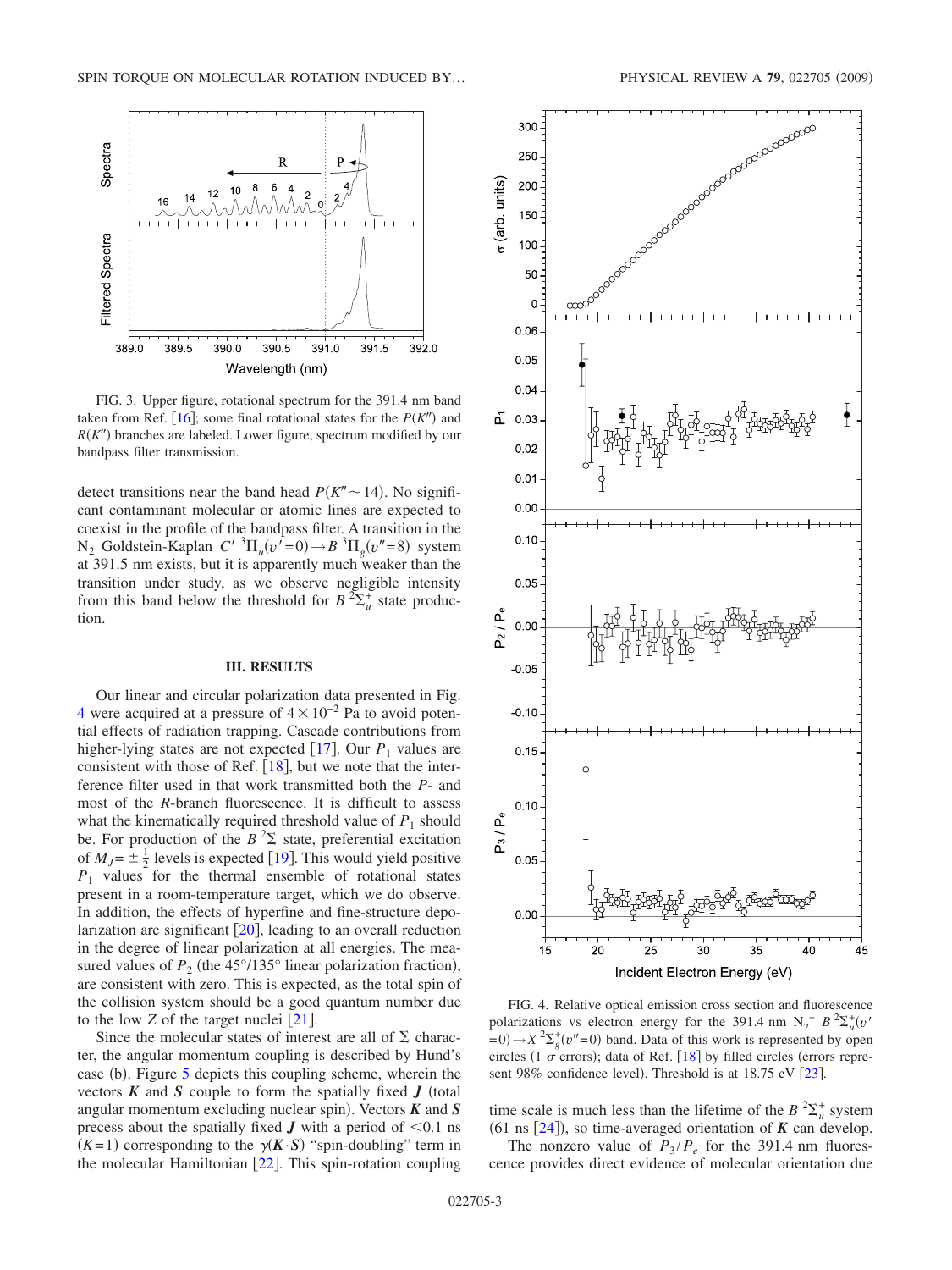<span id="page-4-11"></span>

FIG. 5. (Color online) Schematic of Hund's case (b) coupling for a  $\Lambda = 0$  ( $\Sigma$ ) state. The *S* and *K* vectors precess around the total angular momentum *J*. Initial orientation of *S* leads to orientation of *J* and *K*. The vector *K* is always perpendicular to the internuclear axis.

to this coupling. Fitting a constant to the data gives an energy-averaged value of 0.0133(8), with a reduced  $\chi^2$ = 1.04. However, the observed values are relatively small when compared to the circular polarizations detected for atomic and even molecular  $H<sub>2</sub>$  triplet-state fluorescence. There are several reasons that may explain the small values of circular polarization we observe. The first is related to the fact that the *B* state is a doublet, so electron exchange is not guaranteed, and the initial spin orientation may be diluted relative to a triplet state by an exchange-to-direct excitation cross-section ratio. Another factor to consider is the relative magnitude of rotational state angular momenta in  $N_2$  vs  $H_2$ . For larger values of *K*, spin orientation is less effective at producing appreciable nuclear orbital orientation, resulting in smaller  $P_3$  values. Room-temperature rotational states in nitrogen are populated up to  $K \sim 20$ , while for hydrogen the maximum *K* is  $\sim$ 3. Thus the doublet state spin momentum of  $\frac{1}{2}\hbar$  is small compared with the rotational angular momen-

tum of  $\sqrt{K(K+1)}\hbar$ . In fact, this ratio  $\left(\sim \frac{1}{40} \text{ for maximum } K\right)$ is roughly an order of magnitude less than that for triplet state H<sub>2</sub> ( $\sim \frac{1}{3}$  for maximum *K*). This effect alone could account for the differences in the observed  $P_3 / P_e$  from these two molecular species. Finally, the results are susceptible to both fine and hyperfine depolarization  $[20,25]$  $[20,25]$  $[20,25]$  $[20,25]$ . Typical hyperfine splittings in the excited states of atomic nitrogen are of the order of  $10^8$  Hz  $[26]$  $[26]$  $[26]$ , so molecular depolarization should occur in  $\sim$ 10 ns.

In this regard, we mention an earlier experiment performed by the Münster group in which the circular polarization for the N<sub>2</sub>  $C \binom{3}{1} u(v' = 0) \rightarrow B \binom{3}{1} u(v'' = 0)$  337.1 nm band (second positive system) excited by spin-polarized electrons was measured. Values of  $P_3/P_e$  were found to be zero within an uncertainty of  $2 \times 10^{-3}$  [[27](#page-5-14)]. This result is surprising, given that the fully oriented (triplet state) electrons couple strongly to the internuclear axis [Hunds case (a)] and should provide orientation of *K*. We have since confirmed this null result for the N<sub>2</sub>  $C^{3}\Pi_{u}(v'=0) \rightarrow B^{3}\Pi_{g}(v''=2)$  380.5 nm band. We speculate that it is due to the fact that in both experiments there was no resolution of the rotational band structure of the upper state, giving both *P*- and *R*-band fluorescence equal weight. This would tend to cause the integrated value of  $P_3$  to average to zero [[28](#page-5-15)]. Further rotationally isolated measurements are desirable in order to confirm this conjecture.

#### **IV. CONCLUSION**

In conclusion, we have shown that orientation of molecular states can occur via spin exchange even in the absence of direct spin-electron orbit coupling. This results from the magnetic coupling of the electron spin with both nuclear rotation directly, and with its own residual orbital angular momentum perpendicular to the internuclear axis. This experiment illustrates the usefulness of spin-polarized electrons as a probe of molecular collision dynamics.

#### **ACKNOWLEDGMENTS**

This work was supported by NSF Grant No. PHY-0653379. The authors wish to thank Gordon Gallup and Friedrich Hanne for useful discussions.

- 1 J. Keßler, *Polarized Electrons*, 2nd ed. Springer-Verlag, Berlin, 1985).
- <span id="page-4-1"></span><span id="page-4-0"></span>2 N. Andersen and K. Bartschat, *Polarization, Alignment, and Orientation in Atomic Collisions* (Springer-Verlag, New York, 2001).
- 3 J. Goeke, J. Keßler, and G. F. Hanne, Phys. Rev. Lett. **59**, 1413 (1987).
- <span id="page-4-2"></span>[4] A. S. Green, G. A. Gallup, M. A. Rosenberry, and T. J. Gay, Phys. Rev. Lett. 92, 093201 (2004).
- <span id="page-4-3"></span>5 C. H. Townes and A. L. Schawlow, *Microwave Spectroscopy* (Dover, New York, 1975).
- <span id="page-4-4"></span>[6] J. H. Van Vleck, Phys. Rev. 33, 467 (1929).
- [7] S. Green and R. N. Zare, J. Mol. Spectrosc. 64, 217 (1977).
- <span id="page-4-6"></span><span id="page-4-5"></span>8 G. Herzberg, *Molecular Spectra and Molecular Structure I.* Spectra of Diatomic Molecules, 2nd ed. (D. Van Nostrand Company, Princeton, NJ, 1950).
- <span id="page-4-7"></span>[9] C. J. Erickson, D. Levron, W. Happer, S. Kadlecek, B. Chann, L. W. Anderson, and T. G. Walker, Phys. Rev. Lett. **85**, 4237  $(2000).$
- [10] R. A. Bernheim, J. Chem. Phys. 36, 135 (1962).
- <span id="page-4-9"></span><span id="page-4-8"></span>[11] D. T. Pierce, R. J. Celotta, G.-C. Wang, W. N. Unertl, A. Galejs, C. E. Kuyatt, and S. R. Mielczarek, Rev. Sci. Instrum. **51**, 478 (1980).
- <span id="page-4-10"></span>[12] T. J. Gay, J. E. Furst, K. W. Trantham, and W. M. K. P. Wija-